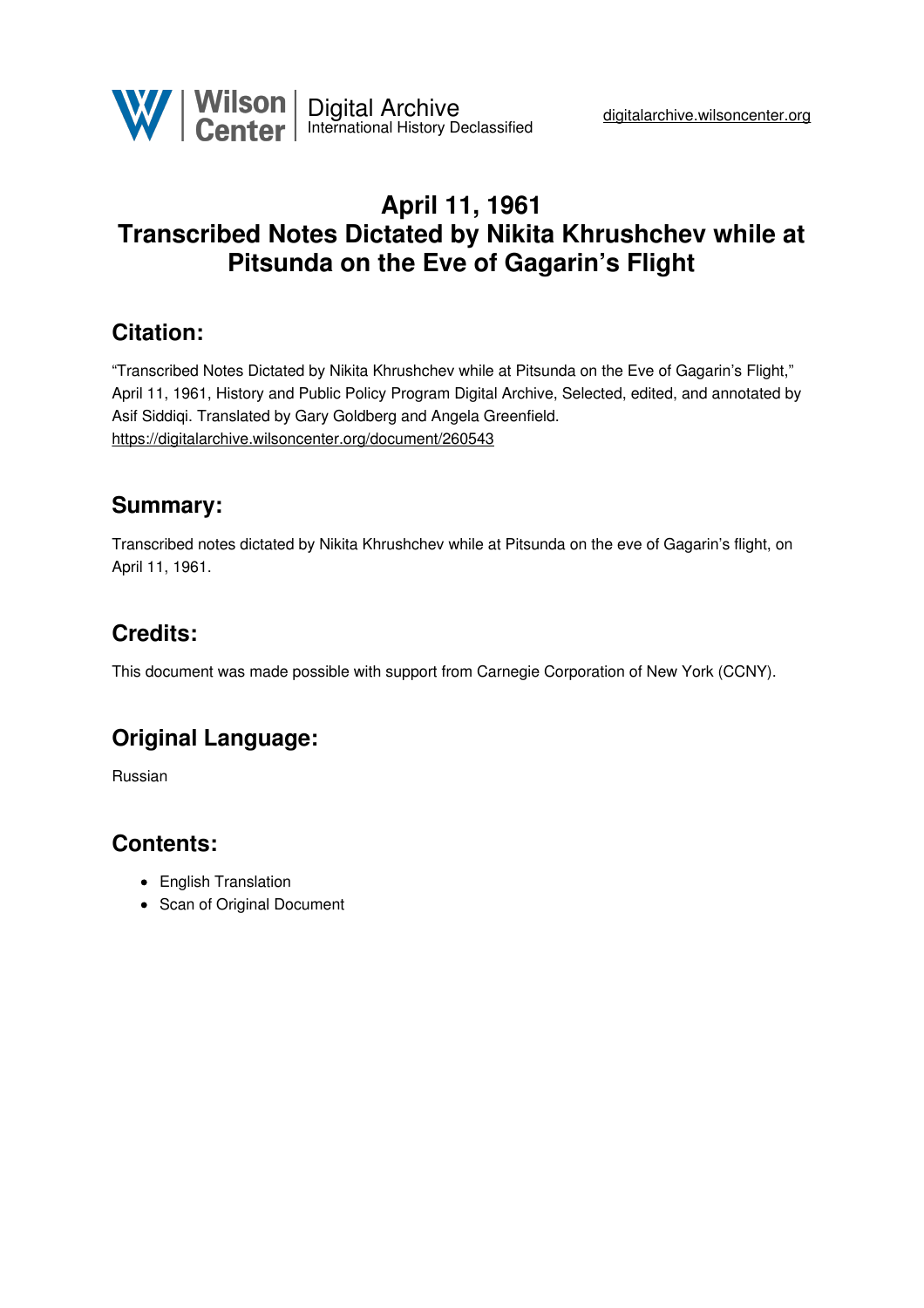### **New [Sources](https://www.wilsoncenter.org/blog-post/new-sources-yuri-gagarin) on Yuri Gagarin (April 2021)**

#### **DOCUMENT No. 16**

*Transcribed notes dictated by Nikita Khrushchev while at Pitsunda on the eve of Gagarin's flight, on April 11, 1961. – Asif Siddiqi*

Tomorrow, as they say, if everything goes smoothly, then a manned spacecraft will be launched at 9 hours 07 minutes. Its flight around the Earth will take an hour and a half, and it should land. We would like for everything to go smoothly. The day after tomorrow he will be brought to Moscow.

When I was leaving, we exchanged opinions. I, for example, expressed [the opinion] and comrades agreed that we have to somehow think of a celebratory reception at the government level. I just got a phone call from [Dmitriy] Ustinov, about two or three hours ago. [The launch] was planned for the 13<sup>th</sup>, but apparently they succumbed to superstition and are saying that they are going to launch it tomorrow. I was told that they were thinking of bringing him here [to Pitsunda]. I shot this down. This won't do. It is hard to explain and hard to understand why here. Because we are vacationing here? Therefore I believe that I have to go and I am going to persuade Anastas Ivanovich [Mikoyan], and we will have a reception at Vnukovo airport [outside of Moscow] with as much display as possible – radio, television, a short rally, then a procession to Moscow, to the Kremlin. We should organize a reception in the Kremlin. I didn't talk about it, but I believe that maybe we need to have a rally in Moscow on the Red Square. This is a historical event.

I have an idea that we should prepare an address on behalf of the Central Committee and the government to the people and the party and to the whole progressive mankind.

We have to point out this heroic act was performed by humankind at the time when the development of science allowed a human to enter into space and come back. Therefore we paved the way for the exploration of outer space by humans, of entering space by humans and their safe return.

It is necessary to point out that we are informing our people and our Party about this with great satisfaction, that this is a person from the Soviet Union, our socialist Motherland, that this is a demonstration of Marxist-Leninist teaching, its progressiveness, because the former Tsarist Russia did not even dream of competing with other countries more developed technically and economically. But in a very short time the working class under the leadership of the great Party of Lenin, with Lenin at the head, took the power in their own hands. And what about the people who did not understand the progressiveness of the event which manifested itself in the act of the achievement of the October Revolution and the taking of power by the working class? And what about many honest people who recognized the progressiveness in the revolutionary movement of the workers, but even so they expressed a certain mistrust saying how is it that the working class is able to take the power and maintain the status quo? None of them talked about the development of science and art, but of preserving it. And now we are demonstrating to the whole world that, having taken power into his hands, the worker who became literate, who gained knowledge, and mastered science, did not only master it in order to preserve it at the same level at which it was before, but he also developed, advanced the science and achieved such heights that our country could beat every country in the world and was the first to break into space and the human came back.

<span id="page-1-0"></span>We were the first one to launch an intercontinental ballistic missile, we were the first ones to send a satellite [sic] to the Moon, we were the first one to send a satellite [sic] to Venus (list all of them). And now we have already sent an orbital spacecraft with animals on board and were able to safely return them.<sup>[\[1\]](#page-1-0)</sup> And now as the height of this progressive exploration of space, relying on science and technology, we were able to achieve… (Find the right words).

(Continue here approximately in the same style).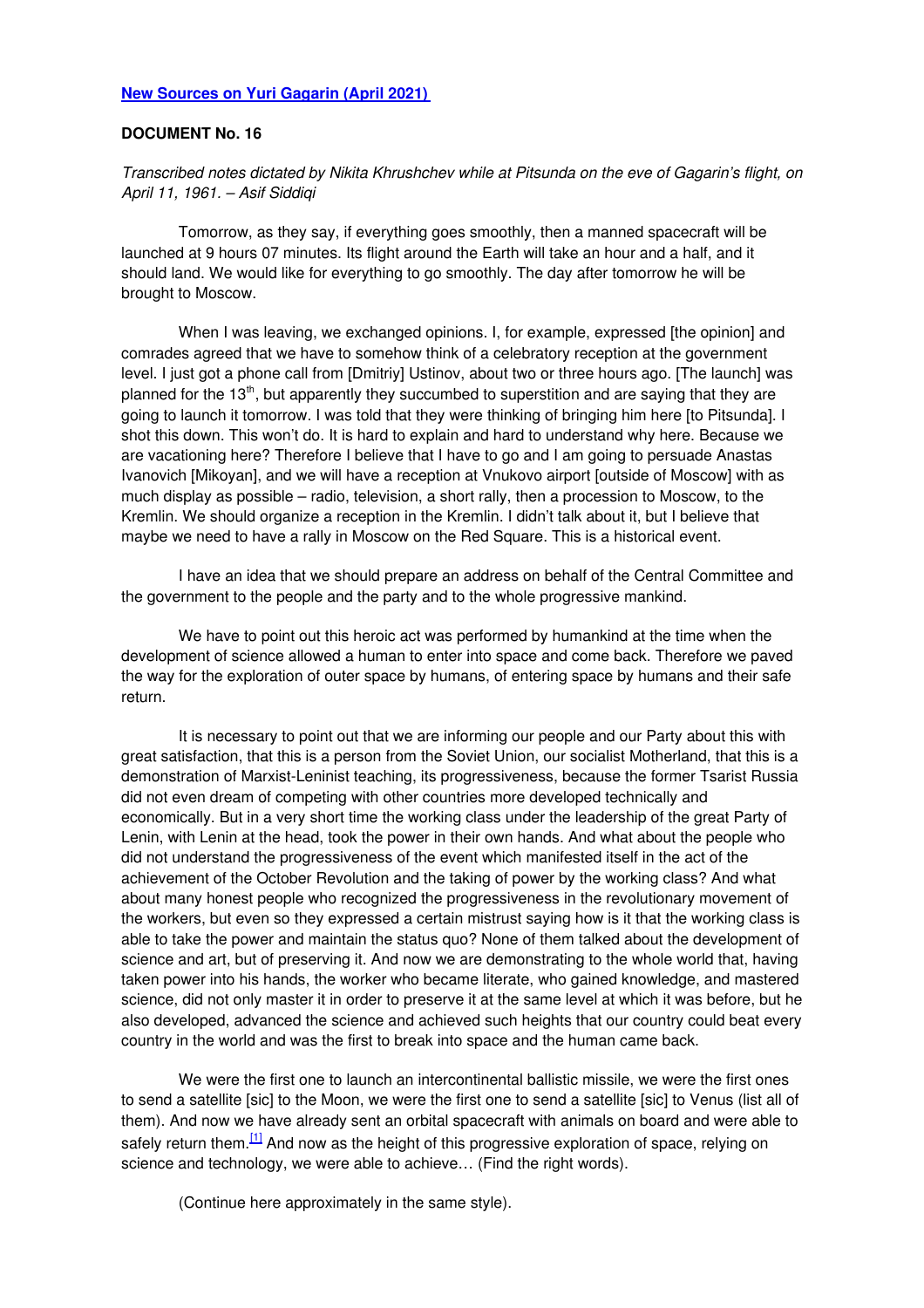#### And then address in that manner:

We are addressing progressive humankind, the peoples and the governments of all countries that these are the heights that the humans have currently reached, by their intelligence, and if we concentrate our material and intellectual efforts so that we can apply them in this direction so now we can develop and not just conquer space, we can solve other the mysteries of nature so that we can make them serve humanity. And in order to promote the successful advancement of humanity in conquering science and in meeting the material and intellectual needs of humankind, we have to secure peace in the first place. Therefore once again we are extending our hand to all the countries of the world, all governments of the world irrespective of the social and political structures of these countries, irrespective of the skin color, faith, and other things, we have to make all our knowledge, material and intellectual resources serve humanity, and for that reason we have to ensure peace in the world. And in the first place, in order to ensure this peace, we have to come to the understanding that, in order to ensure peace, we need to stop the arms race and, by relying on reason, to find the strength and courage to achieve an agreement on universal disarmament under the strictest international oversight.

#### (Repeat what I said in America)

We, the Soviet people, the people who are building socialism and communism, have the honor to be the first to enter space. And we are going to put these achievements and discoveries to service not for military purposes but to serve in the interests and for the well-being of all people, of all humanity. We believe that these achievements are not only the achievements of our people, but they are the achievements of all humanity.

I believe that this address can be made as soon as we receive the news that the spacecraft has landed and that the man is in good condition. The press release will be earlier, as soon as it has been launched.

Apparently, there will be a rally, and I will have to make a short speech, and therefore the speech will be along the same lines.

We're going to fly the day after tomorrow, not tomorrow. Tomorrow he is going to get himself in order, will prepare himself at the landing site, and the day after tomorrow he is going to arrive at Vnukovo airport, and there will be a welcome reception organized on the airfield.

On Red Square we have to organize a rally, there will be no need for a speech.

(The rally has not been yet envisioned, but this is what I am suggesting now). The rally needs to be organized, we have to assign a certain number of people from each factory, plant, or institution.

Written down by N. Gavrilova

Archival source: APRF, f. 3, op. 52, d. 441, ll. 1-6. Original.

[\[1\]](#page-0-0) Khrushchev means the August 19, 1960 launch of the Vtoraya Korabl'-Sputnik [Second Satellite-Ship] spacecraft with dogs Strelka and Belka on board. The spacecraft returned successfully with the dogs the day after launch.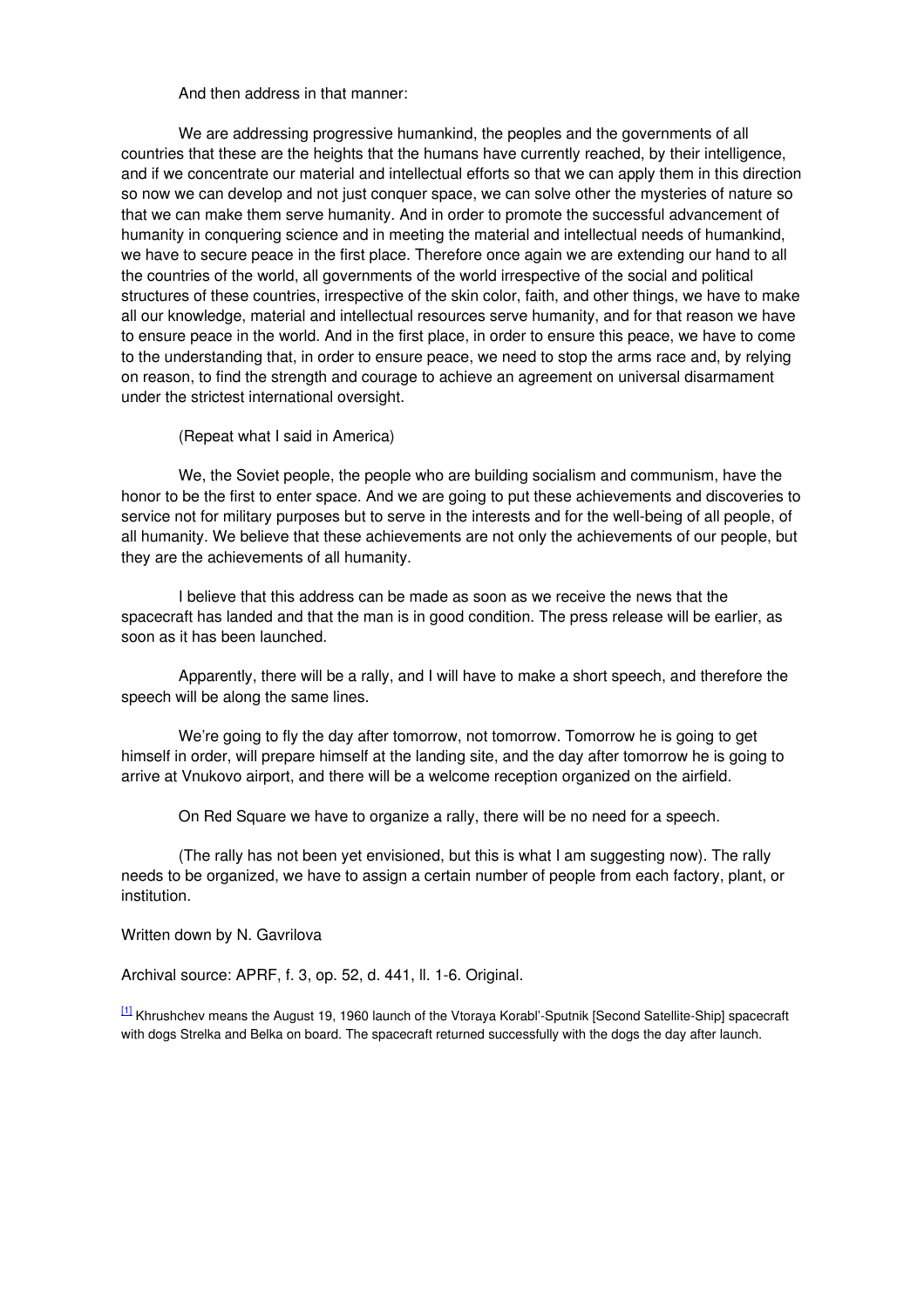#### No 106

### Запись предложений Н. С. Хрущева в связи с полетом Ю. А. Гагарина на космическом корабле-спутнике «Восток»

11 апреля 1961 г. (Пицунда) Продиктовано Н. С. ХРУЩЕВЫМ

Завтра, как говорится, если все будет благополучно, то в 9 часов 07 минут будет запущен космический корабль с человеком. Полет его вокруг Земли займет полтора часа, и он должен приземлиться. Мы хотели бы, чтобы все было благополучно. Послезавтра его доставят в Москву.

Когда я уезжал, мы обменивались мнениями. Я, например, высказал и товарищи согласились с тем, что надо как-то продумать и торжественную встречу в правительстве. Сейчас мне звонил Устинов, часа два-три назад. Намечалось на тринадцатое, но, видимо, поддались суеверию и говорят, что завтра будут пускать. Они думали, как мне сказали, что привезут его сюда. Я это поломал. Это не годится, просто плохо объясняется и плохо понимается, почему сюда, - потому что отдыхаем мы здесь. Поэтому я считаю, что я поеду и Анастаса Ивановича<sup>1</sup> уговорю, и там будет встреча на Внуковском аэродроме со всей парадностью, какая возможна, - радио, телевидение, короткий митинг, потом следование в Москву, в Кремль. В Кремле нужно устроить прием. Я не говорил, но думаю, что может быть устроить демонстрацию в Москве на Красной площади. Это эпохальное событие.

У меня возникла такая мысль, что надо было бы подготовить Обращение от Центрального Комитета и правительства к народу и партии и ко всему прогрессивному человечеству.

Отметить, что вот совершен такой подвиг человечеством, когда развитие науки позволило человеку уже проникнуть в космос и вернуться. Следовательно, уже положено начало освоению космического пространства человеком, проникновению человека в космос и его благополучное возвращение.

Надо отметить, что мы с удовлетворением сообщаем об этом нашему народу, нашей партии, что это человек Советского Союза, социалистической Родины, что это демонстрация марксистско-ленинского учения, его прогрессивности, потому что бывшая царская Россия, которая не мечтала соревноваться с другими странами, более развитыми в технико-экономическом отношении, а вот за короткое время рабочий класс под руководством великой партии Ленина, во главе с Лениным взял власть в свои руки, и когда люди, не понимавшие прогрессивного явления, которое было проявлено в акте свершения Октябрьской революции и взятия власти рабочим классом, что многие честные люди, которые понимали прогрессивность в революци-

<sup>1</sup> Речь илет о А. И. Микояне.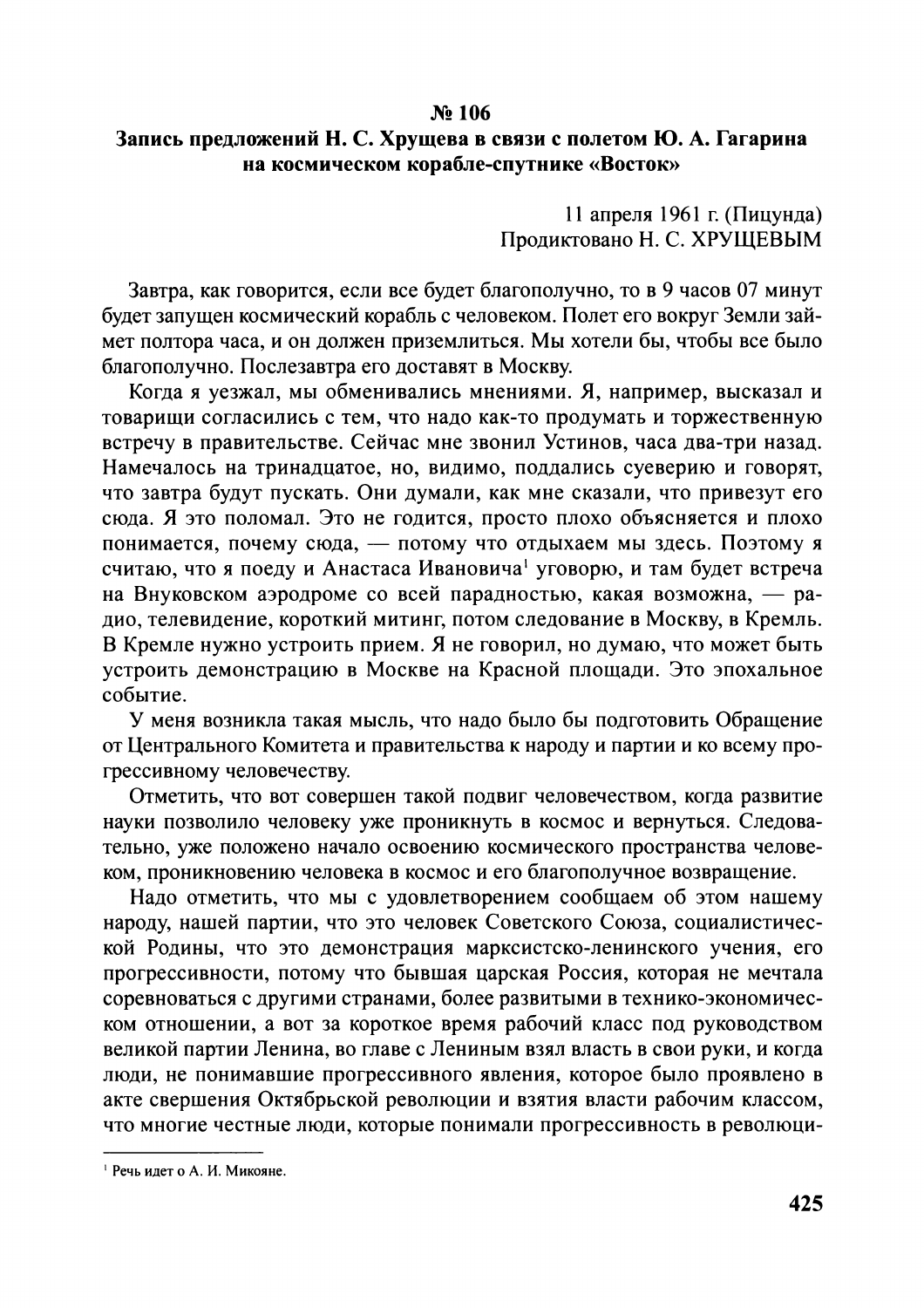онном рабочем движении, но и те проявляли некоторое недоверие, что как это рабочий класс может взять власть в руки и сохранить положение, -- не говорилось о развитии науки и искусства, а о сохранении. И вот мы сейчас перед всем миром демонстрируем, что, взяв власть в свои руки, рабочий, который овладел грамотой, знаниями, наукой, и не только овладел, чтобы поддержать на том уровне, который был, но он развил, двинул эту науку и достиг таких вершин, когда наша страна опередила все страны мира и первой вырвалась в космос и человек вернулся.

Мы первыми запустили межконтинентальную баллистическую ракету, мы первыми послали спутник на Луну, мы первыми послали спутник в направлении Венеры (перечислить). И теперь мы послали уже спутник с животными и благополучно вернули их<sup>1</sup>. А теперь венцом этого прогрессивного завоевания космоса, опираясь на науку, на технику, мы вот достигли ... (найти слова).

(Вот примерно в таком духе).

Теперь обратиться так:

Мы обращаемся к прогрессивному человечеству, к народам и правительствам всех стран, что вот каких вершин сейчас достиг человек, его разум, и если мы сейчас сосредоточим свои усилия с тем, чтобы в этом направлении приложить наши материальные и духовные усилия, теперь уже к освоению, а не завоеванию космоса, и к раскрытию других тайн природы с тем, чтобы поставить их на службу человечеству и прежде всего для успешного продвижения вперед человечества в завоевании науки для удовлетворения материальных и духовных нужд человечества, надо обеспечить мир. Поэтому мы еще раз протягиваем руку всем странам мира, всем правительствам мира, независимо от социального и политического устройства этих стран, независимо от цвета кожи, верования и прочее, мы должны все свои знания, материальные и духовные средства поставить на службу человечеству, а для этого надо обеспечить мир во всем мире. И прежде всего для того, чтобы этот мир обеспечить, надо придти к пониманию необходимости, что, чтобы обеспечить мир, надо покончить с гонкой вооружений и, опираясь на разум, найти силы и мужество достигнуть соглашения о всеобщем разоружении под самым строгим международным контролем.

(Повторить то, что я говорил в Америке).

Нам, советским людям, людям, строящим социализм и коммунизм, выпала честь первыми проникнуть в космос. И эти достижения и открытия мы ставим не на службу войне, а на службу блага для всех людей, для человечества. Мы считаем, что эти достижения являются не только достижениями нашего народа, но и достижением всего человечества.

Имеется в виду запуск 19 августа 1960 г. космического корабля «Восток-1», на борту которого находились собаки (клички - Белка и Стрелка). Посадка космического корабля состоялась 20 августа. Сообщение ТАСС «Выдающийся успех советской науки и техники» было опубликовано 21 августа 1960 г. (см. документ № 66).